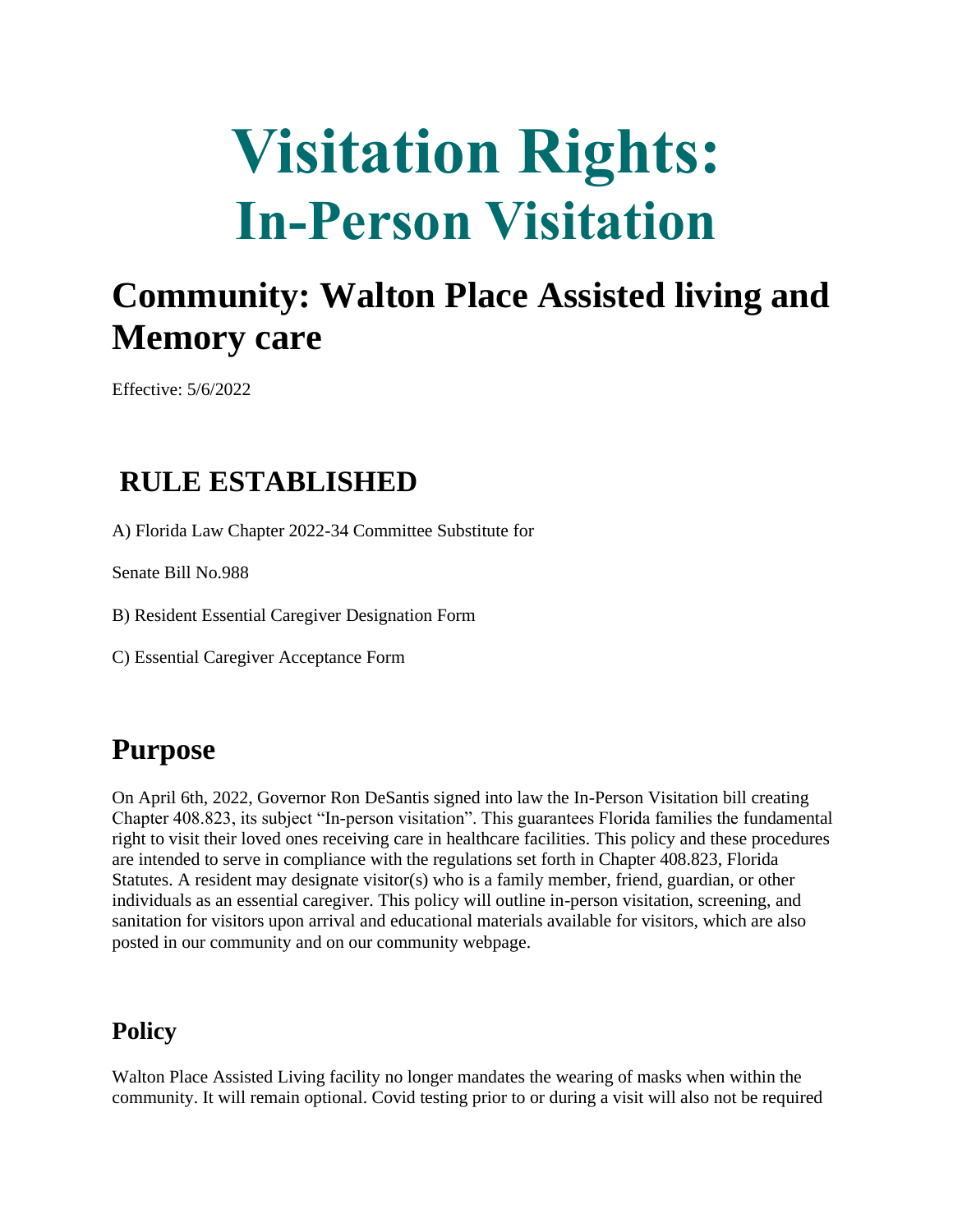unless symptoms have been displayed. Walton Place Assisted Living facility does not mandate vaccinations/immunizations as a condition to visitation and in order to allow consensual physical contact between your loved ones and our residents.

The following are the procedures to be followed to identify Essential Caregivers for residents and the expectations. These procedures will be administered equally to all residents that request to have essential caregiver(s), without regard to race, color, religion, sex (including gender identity and transgender status), age, national origin, disability, or veteran status.

#### **Essential caregiver visitors provide emotional support to help a resident deal with a difficult situation such as:**

With a transition or loss, upsetting event, making major medical decisions, needs cueing to eat and drink, stops speaking, or end-of-life. Essential caregiver visitors may be allowed entry into facilities on a limited basis for these specific purposes. The provider must allow at a minimum in-person visitation for at least 2-hours daily under these circumstances. At the 2-hour visitation will be between 8:00 a.m. – 6:00 p.m. (unless authorized by a facility manager for alternate arrangements). The community may make exceptions to the 2-hour visitation on a case-by-case basis for end-of-life residents. These exceptions will be discussed and agreed upon in writing by the facility's designee and the resident's responsible party.

#### **Procedures:**

I. For designation and utilization of essential caregiver visitors.

- 1. Walton Place Assisted Living facility will provide the Agency for Health Care Administration (AHCA) with a copy of the facility's essential caregiver visitor's policy and procedure, with the initial licensure application, renewal application, and/or change of ownership application.
- 2. Walton Place Assisted Living facility essential caregiver visitor's policy and procedure is available upon request
- 3. Walton Place Assisted Living facility essential caregiver visitor's policy and procedure is available upon request
- 4. Walton Place Assisted Living facility will designate The Administrator and Resident Care director as key staff to support infection prevention and control training.
- 5. Walton Place Assisted Living facility will set a limit on the total number of visitors allowed in the facility at any given time based on the ability of staff to safely screen and monitor and the space to accommodate the essential caregiver visitors.
	- o Identify locations for visitation/care to occur planning for residents in shared spaces and facilities with minimal common space to identify maximum time availability.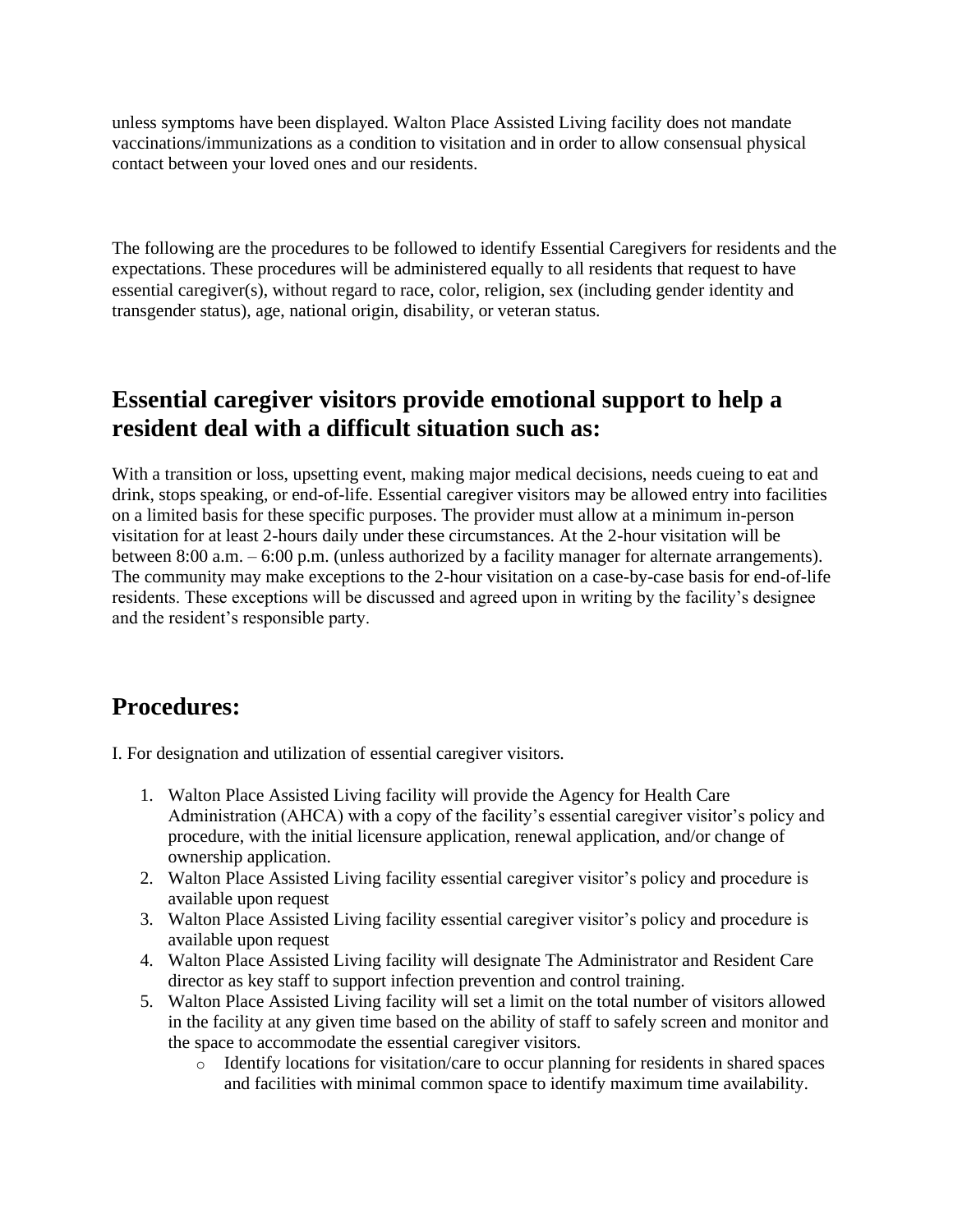- o Provide outdoor visitation spaces that are protected from weather elements, such as porches, courtyards, patios, or other covered areas that are protected from heat and sun, with cooling devices, if needed.
- o Create indoor visitation spaces for residents in a room that is not accessible by other residents or in a resident's private room if the resident is bedbound and for health reasons cannot leave his or her room.
- 6. All residents and/or POA/Guardian if appropriate will be asked if they want to identify an Essential Caregiver(s).
- 7. All new residents will be asked if they would like to identify an Essential Caregiver(s) upon move-in.
- 8. All residents will be allowed to update as requested the named Essential Caregiver(s) of record within 2 business days of request.
- 9. Residents are allowed in-person visitation in all the following circumstances, unless the resident, client, or patient objects:

a) End-of-life situations.

b) A resident, client, or patient who was living with family before being admitted to the provider's care is struggling with the change in environment and lack of in-person family support.

c) The resident, client, or patient is making one or more major medical decisions.

d) resident, client, or patient is experiencing emotional distress or grieving the loss of a friend or family member who recently died.

e) A resident, client, or patient needs cueing or encouragement to eat or drink which was previously provided by a family member or caregiver.

f) A resident, client, or patient who used to talk and interact with others is seldom speaking.

- 10. Maintain a visitor log for signing in and out.
- 11. More than one essential caregiver visitor may be designated per resident.
- 12. The policy need NOT prohibit essential caregiver visitor visits if the specific resident to be visited is quarantined, tested positive, or showing symptoms of a communicable disease. Visits in these circumstances will likely require a higher level of PPE than standard surgical masks. The general visitation requirement that the facility has no new facility-onset cases of a communicable disease (for example COVID-19) is not applicable to visitation by essential caregiver visitors.
- 13. Walton Place Assisted Living facility are not required to provide for "facility-provided" COVID-19 testing if, and only if, it is based on the most recent CDC and FDA guidance. The cost of this testing cannot be passed on to the visitor.
- 14. Essential caregiver visitors must wear Personal Protective Equipment (PPE) per facility's Infection Control Policies when demonstrated by the community to do so (for example facility- onset of COVID-19 cases). The PPE required must be consistent with the most recent CDC guidance for healthcare workers. Walton Place Assisted Living facility Living the essential caregiver visitors may be asked to wear the same PPE that staff wear to provide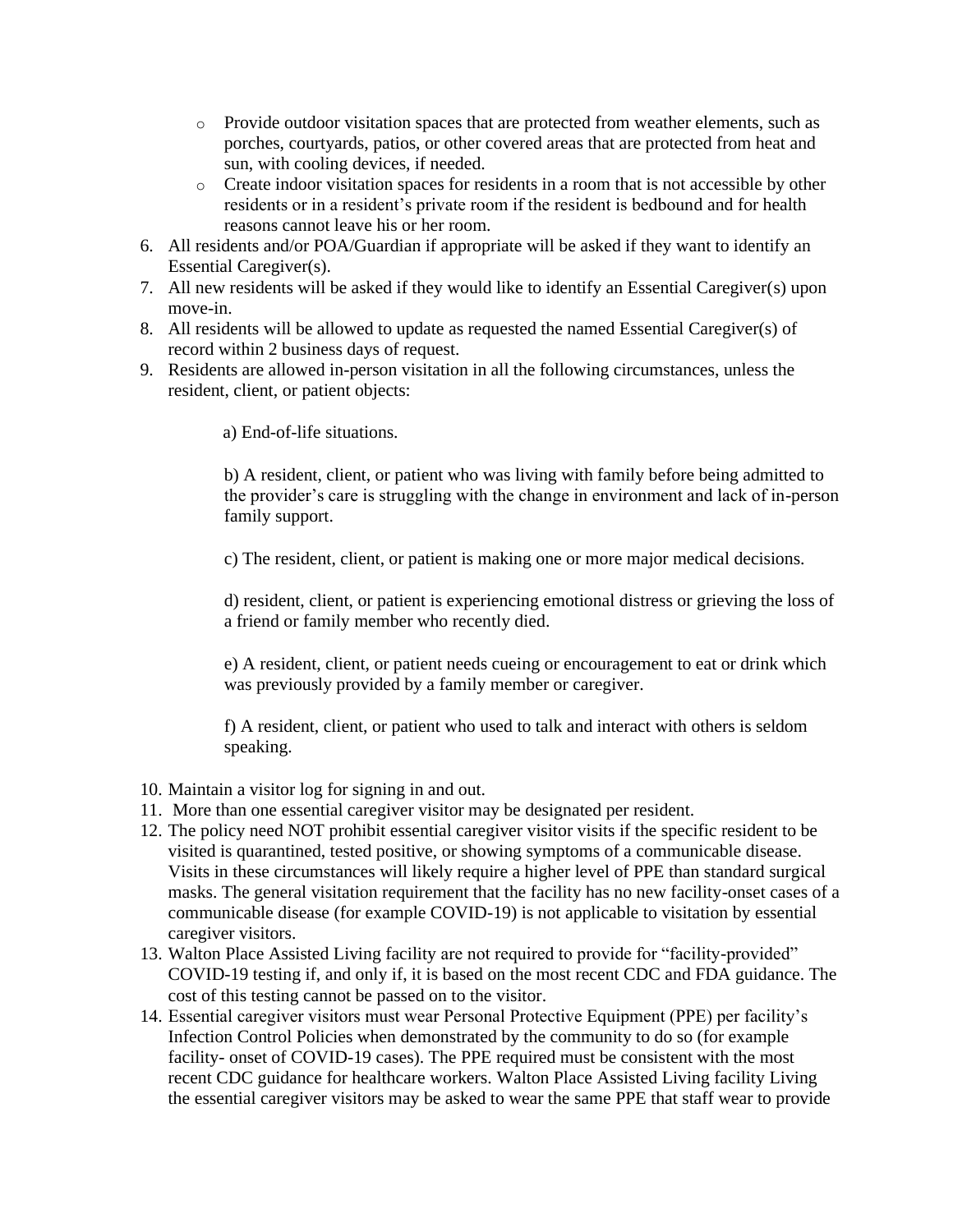care or services to the resident when the facility demonstrates to do so (for example facilityonset of COVID-19 cases).

15. Any changes to Walton Place Assisted Living facility essential caregiver visitor policies must be promptly communicated to affected residents and essential caregiver visitors.

We will ask visitors to agree and acknowledge the policy and procedure in writing upon entering the community. Included in this policy authorizes the community to suspend in-person visitation of a specific visitor if the visitor violates the community's policy and procedure.

#### **II. To facilitate visits by Essential caregiver visitors upon a request from a resident or friend/family member:**

1. The resident (or their representative) will read and sign the policy and procedures. The acknowledgment of the signature represents that the essential caregiver visitor will abide by the policies set forth in this document.

2. The essential caregiver visitor will have public community access to the Walton Place Assisted Living facility infection prevention and control including the use of PPE, use of masks, hand sanitation, and social distancing.

3. The essential caregiver visitor must immediately inform the facility if they

develop symptoms consistent with a communicable disease within 24-hours of their last visit at Walton Place Assisted Living facility

4. Essential caregiver visits may take place in the resident's room or a designated area determined by Walton Place Assisted Living facility at the time the visitation schedule is developed and agreed upon.

#### **III. When an essential caregiver visitor is scheduled to visit, the facility will:**

1. Walton Place Assisted Living facility will thoroughly screen the visitor per the facility's infection control policy and procedure and document the name of the individual, the date and time of entry, the temperature is taken, and the utilization of hand sanitizer. Just as with staff entering the building, if the visitor fails the screening, the visitor CAN NOT be allowed entry.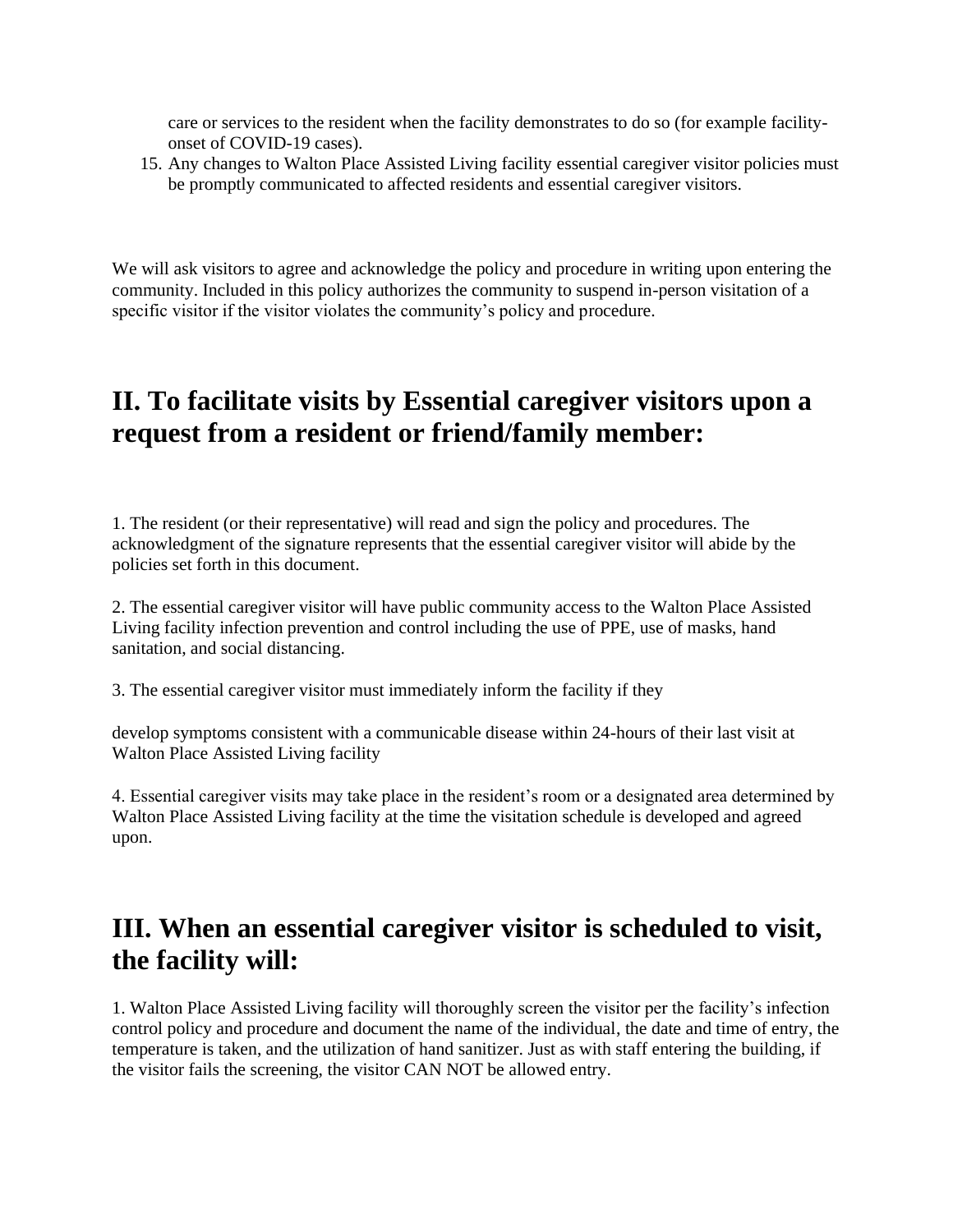2. Walton Place Assisted Living facility will ensure that the required consents, and training, and policy acknowledgments are in place and posted in the community.

3. Walton Place Assisted Living facility will ensure that the caregiver visitor has appropriate PPE, if applicable.

4. Walton Place Assisted Living facility will require the essential caregiver visitor to sign in and out on the visitor log & signature to acknowledge and agree to the visitation rights policy and procedure.

5. Walton Place Assisted Living facility will monitor the essential caregiver visitor's adherence to policies and procedures.

6. If the essential caregiver visitor fails to follow the facility's infection prevention and control requirements, after attempts to mitigate concerns, shall restrict or revoke visitation.

7. In the event the essential caregiver visitor's status is revoked due to the individual not following the facility's policy and procedures, the resident may select a different essential caregiver visitor who will be granted visitation rights upon proper vetting and agreeing to Walton Place Assisted Living facility policies and procedures.

8. We ask if you not feeling well, experiencing symptoms not limited to a cough, cold, fever, flu like symptoms to please refrain from visiting your loved one and the community. If you have been exposed to COVID-19 or are COVID-19 positive, we also ask that you refrain from visiting your loved one and the community until symptoms have resolved and/or no longer COVID positive.

### **Exhibit:**

#### **Committee Substitute for Senate Bill No. 988**

An act relating to in-person visitation; providing a short title; creating s.408.823, F.S.; providing applicability; requiring certain providers to establish visitation policies and procedures within a specified timeframe; providing requirements for such policies and procedures; authorizing the resident, client, or patient to designate an essential caregiver; establishing requirements related to essential caregivers; requiring in-person visitation in certain circumstances; providing that the policies and procedures may require visitors to agree in writing to follow such policies and procedures; authorizing providers to suspend in-person visitation of specific visitors under certain circumstances; requiring providers to provide their policies and procedures to the Agency for Health Care Administration at specified times; requiring providers to make their policies and procedures available to the agency for review at any time, upon request; requiring providers to make their policies and procedures easily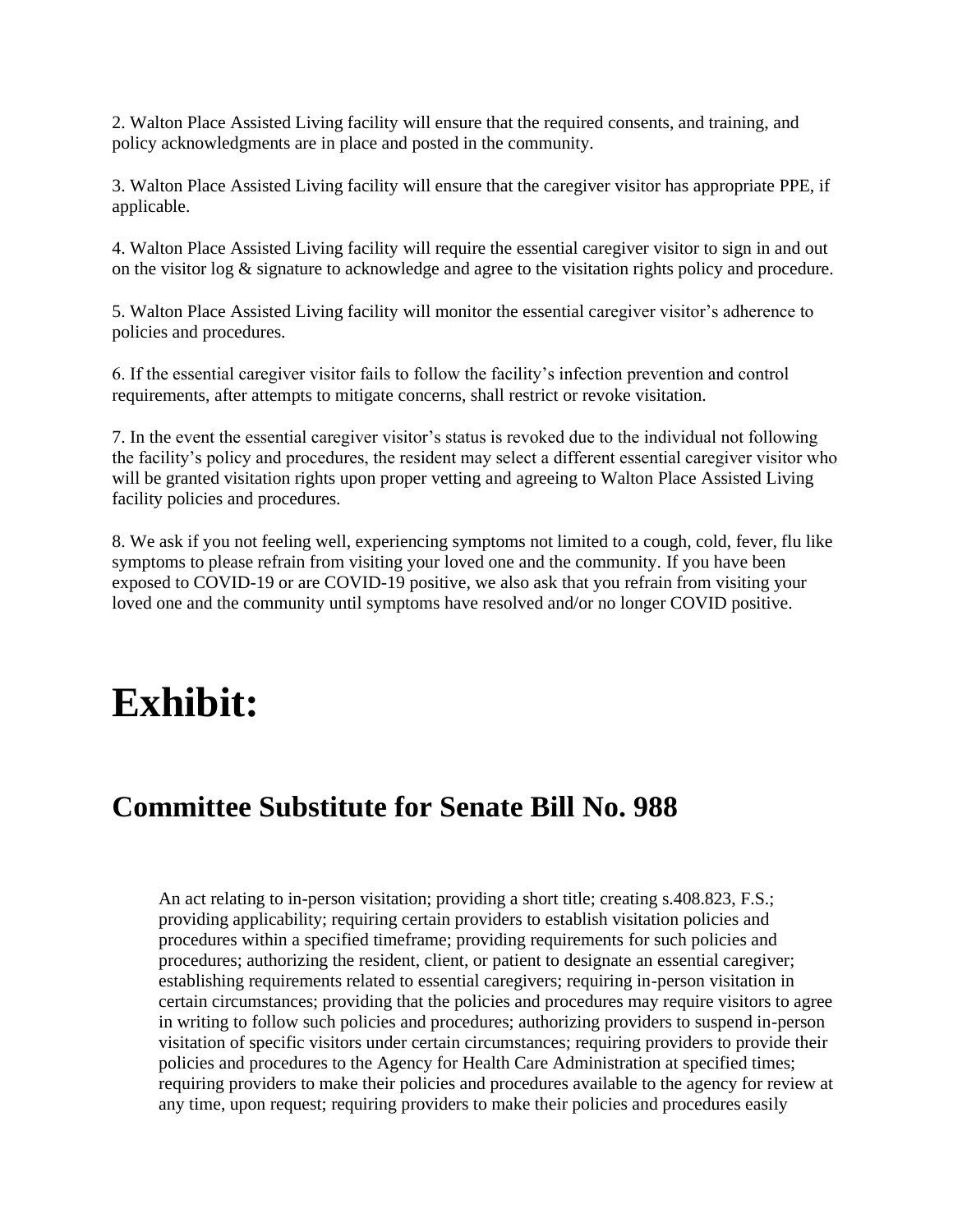accessible from the homepage of their websites within a specified timeframe; requiring the agency to dedicate a stand-alone page on its website for specified purposes; providing a directive to the Division of Law Revision; providing an effective date.

#### **Be It Enacted by the Legislature of the State of Florida:**

Section 1. This act may be cited as the "No Patient Left Alone Act."

Section 2. Section 408.823, Florida Statutes, is created to read: 408.823 In-person visitation.

(1) This section applies to developmental disabilities centers as defined in s. 393.063, hospitals licensed under chapter 395, nursing home facilities licensed under part II of chapter 400, hospice facilities licensed under part IV of chapter 400, intermediate care facilities for the developmentally disabled licensed and certified under part VIII of chapter 400, and assisted living facilities licensed under part I of chapter 429.

(2)(a) No later than 30 days after the effective date of this act, each provider shall establish visitation policies and procedures. The policies and procedures must, at a minimum, include infection control and education policies for visitors; screening, personal protective equipment, and other infection control protocols for visitors; permissible length of visits and numbers of visitors, which must meet or exceed the standards in ss.400.022(1)(b) and 429.28(1)(d), as applicable; and designation of a person responsible for ensuring that staff adheres to the policies and procedures. Safety-related policies and procedures may not be more stringent than those established for the provider's staff and may not require visitors to submit proof of any vaccination or immunization. The policies and procedures must allow consensual physical contact between a resident, client, or patient and the visitor.

(b) A resident, client, or patient may designate a visitor who is a family member, friend, guardian, or other individual as an essential caregiver. The provider must allow in-person visitation by the essential caregiver for at least 2 hours daily in addition to any other visitation authorized by the provider. This section does not require an essential caregiver to provide necessary care to a resident, client, or patient of a provider, and providers may not require an essential caregiver to provide such care.

(c) The visitation policies and procedures required by this section must allow in-person visitation in all of the following circumstances, unless the resident, client, or patient objects:

1. End-of-life situations.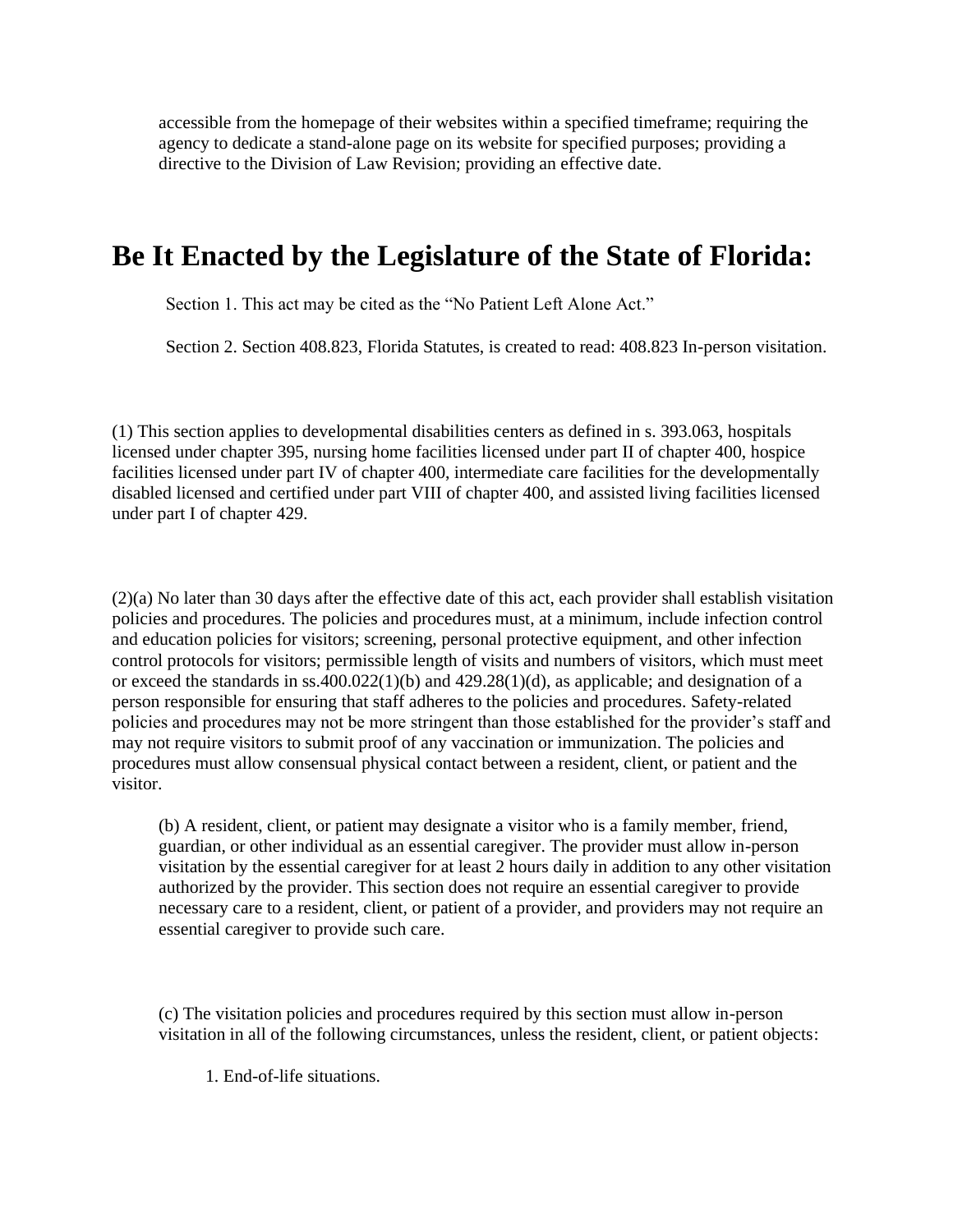2. A resident, client, or patient who was living with family before being

admitted to the provider's care is struggling with the change in environment and lack of in-person family support.

3. The resident, client, or patient is making one or more major medical decisions.

4. A resident, client, or patient is experiencing emotional distress or grieving the loss of a friend or family member who recently died.

5. A resident, client, or patient needs cueing or encouragement to eat or drink which was previously provided by a family member or caregiver.

6. A resident, client, or patient who used to talk and interact with others is seldom speaking.

7. For hospitals, childbirth, including labor and delivery.

8. Pediatric patients.

(d) The policies and procedures may require a visitor to agree in writing to follow the provider's policies and procedures. A provider may suspend in-person visitation of a specific visitor if the visitor violates the provider's policies and procedures.

(e) The providers shall provide their visitation policies and procedures to the agency when applying for initial licensure, licensure renewal, or change of ownership. The provider must make the visitation policies and procedures available to the agency for review at any time, upon request.

(f) Within 24 hours after establishing the policies and procedures required under this section, providers must make such policies and procedures easily accessible from the homepage of their websites.

(3) The agency shall dedicate a stand-alone page on its website to explain the visitation requirements of this section and provide a link to the agency's webpage to report complaints.

Section 3. The Division of Law Revision is directed to replace the phrase

"30 days after the effective date of this act" wherever it occurs in this act with the date 30 days after this act becomes a law.

Section 4. This act shall take effect upon becoming a law.

Approved by the Governor April 6, 2022.

Filed in Office Secretary of State April 6, 2022.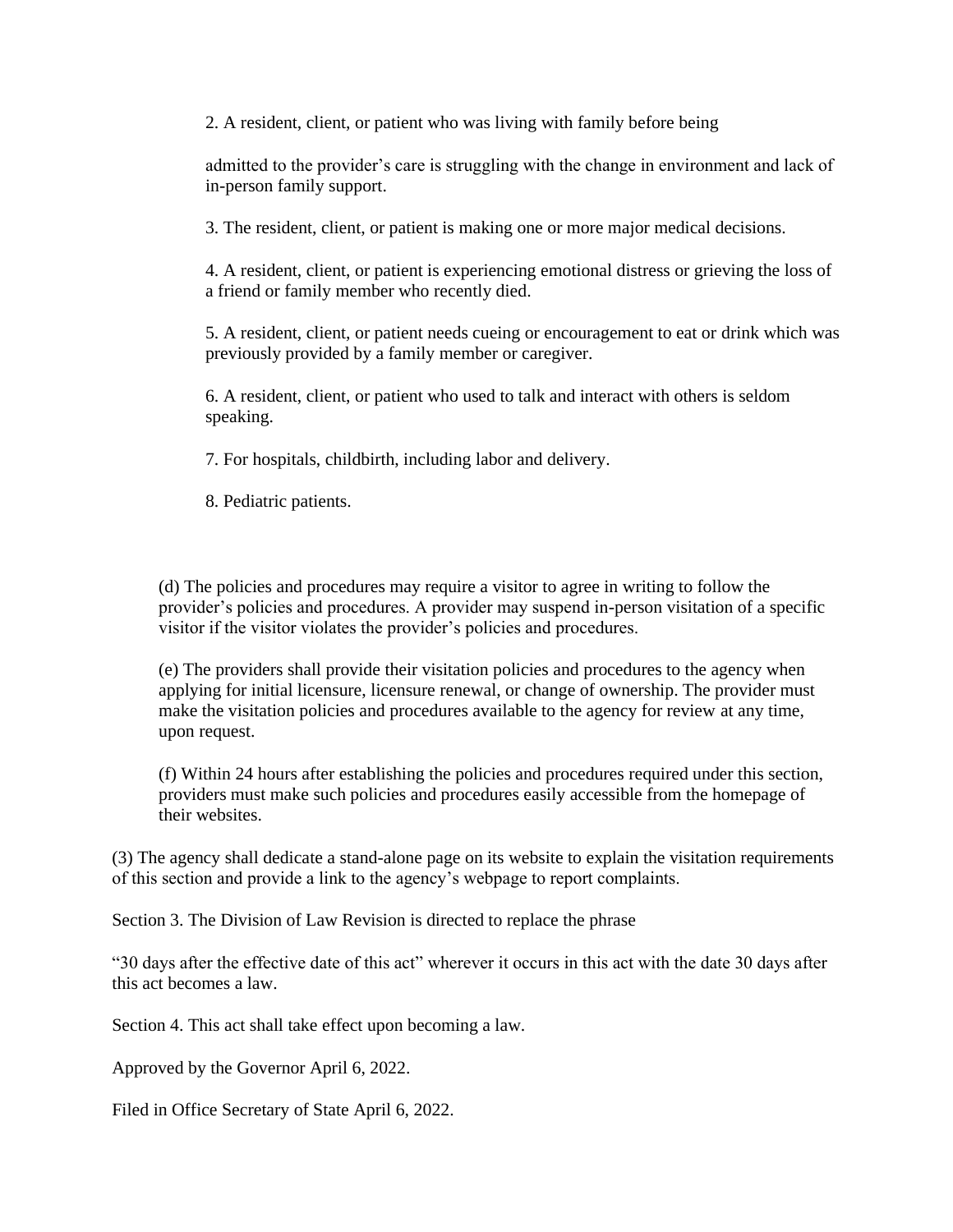## **Exhibit 2: Essential Caregivers Designation**

| .                                                              | مغمدمه | as essent |
|----------------------------------------------------------------|--------|-----------|
| . <i>.</i><br>$-21$<br>$C3$ re $\sigma1$<br><b>vair</b><br>. . |        |           |

#### **In making this designation, I consent and understand that:**

• Visits by essential caregivers are subject to Walton Place Assisted Living facility policies and procedures and ability to screen visitors and monitor visits.

• All essential caregiver visits may be scheduled, based on current facility conditions and are

at will be set for a minimum of 2 hours daily.

• Limited number of visitors at one time (unless authorized by a facility manager for alternate arrangements), and are limited to designated areas only. (Please speak with the Administrator regarding possible exceptions for end-of-life situations)

• Walton Place Assisted Living facility has the ability to object to a visit at any time, even under the following circumstances:

- 1. End-of-life situations.
- 2. A resident, client, or patient who was living with family before being admitted to the

provider's care is struggling with the change in environment and lack of in-person

family support.

3. The resident, client, or patient is making one or more major medical decisions.

4. A resident, client, or patient is experiencing emotional distress or grieving the loss of a

friend or family member who recently died.

5. A resident, client, or patient needs cueing or encouragement to eat or drink which was